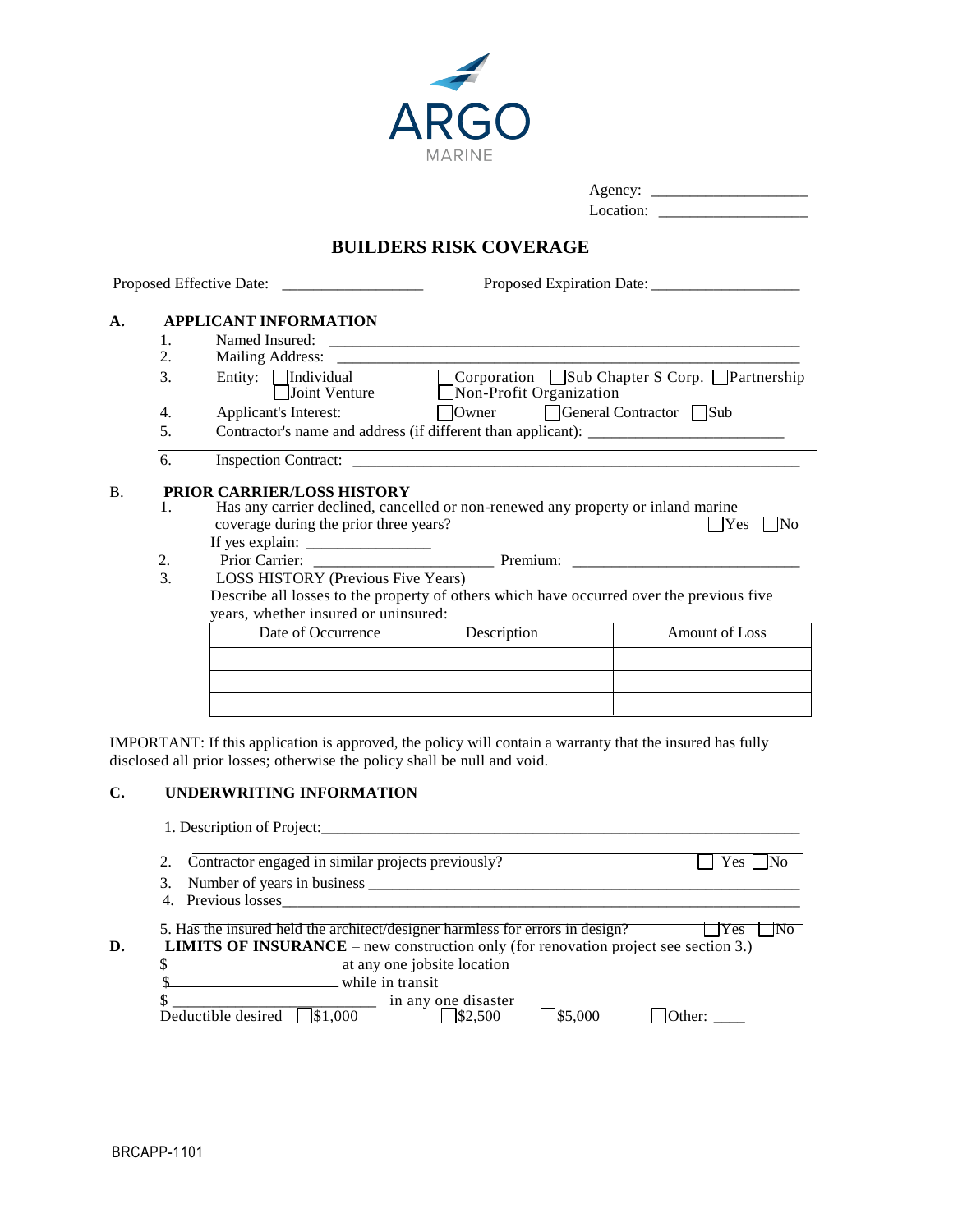## **1. SPECIFIC JOB**

|                                                                                                     |                                                                                                                                                                                                         |                   | Location:                                                                               |                 |                                                      |                      |
|-----------------------------------------------------------------------------------------------------|---------------------------------------------------------------------------------------------------------------------------------------------------------------------------------------------------------|-------------------|-----------------------------------------------------------------------------------------|-----------------|------------------------------------------------------|----------------------|
|                                                                                                     |                                                                                                                                                                                                         |                   |                                                                                         |                 |                                                      |                      |
|                                                                                                     |                                                                                                                                                                                                         |                   |                                                                                         |                 |                                                      |                      |
|                                                                                                     |                                                                                                                                                                                                         |                   |                                                                                         |                 |                                                      |                      |
|                                                                                                     |                                                                                                                                                                                                         |                   | Dimensions: Number of stories: Number of fire divisions:                                |                 |                                                      |                      |
|                                                                                                     | Number of units: _________ Min. distance between buildings: _______ Type of space heaters used:<br>Will temporary bracing be used to support exterior walls unit roof is in place? $\Box$ Yes $\Box$ No |                   |                                                                                         |                 |                                                      |                      |
|                                                                                                     | Any hoisting or rigging required?                                                                                                                                                                       |                   |                                                                                         |                 |                                                      | $ $ Yes $ $ No       |
|                                                                                                     | Contract price: \$<br>Site particulars:                                                                                                                                                                 |                   |                                                                                         |                 |                                                      |                      |
|                                                                                                     |                                                                                                                                                                                                         |                   | Fire Protection Class: <u>Distance</u> to hydrants: <u>Distance</u> to Fire Dept. 2014. |                 |                                                      |                      |
|                                                                                                     | Site security: Fenced $\Box$ Yes $\Box$ No                                                                                                                                                              |                   | $F$ loodlights $\Box$ Yes $\Box$ No                                                     |                 |                                                      |                      |
|                                                                                                     |                                                                                                                                                                                                         |                   | Outside patrol service $\Box$ Yes $\Box$ No Watchman service $\Box$ Yes $\Box$ No       |                 |                                                      |                      |
| 2.                                                                                                  |                                                                                                                                                                                                         |                   | <b>COMPLETED VALUE-MONTHLY REPORTING FORM</b>                                           |                 |                                                      |                      |
| Type of<br>Duration of<br>Values<br># of jobs in<br><b>Buildings</b><br>Construction<br>progress at |                                                                                                                                                                                                         |                   |                                                                                         |                 |                                                      |                      |
|                                                                                                     |                                                                                                                                                                                                         |                   | any one time                                                                            |                 | Minimum   Maximum                                    | Average              |
| Past 12<br>months                                                                                   |                                                                                                                                                                                                         |                   |                                                                                         |                 |                                                      |                      |
| Next 12<br>months                                                                                   |                                                                                                                                                                                                         |                   |                                                                                         |                 |                                                      |                      |
| Job Location:<br>Site particulars                                                                   | 3.) RENOVATION PROJECT<br><b>Coverages and Limits of Insurance</b><br>Deductible desired $\Box$ \$1,000<br><b>Renovation Projects Details</b><br>Intended occupancy:                                    | $\square$ \$2,500 | \$<br>\$.<br>\$.<br>$\Box$ \$5,000                                                      | in any one loss | new construction work at jobsite<br>while in transit |                      |
| Site security:                                                                                      | Fire Protection Class:<br>Fenced                                                                                                                                                                        |                   | Distance to hydrants:<br>$\Box$ Yes $\Box$ No                                           |                 | Distance to Fire Dept.<br>Floodlights                | $\Box$ Yes $\Box$ No |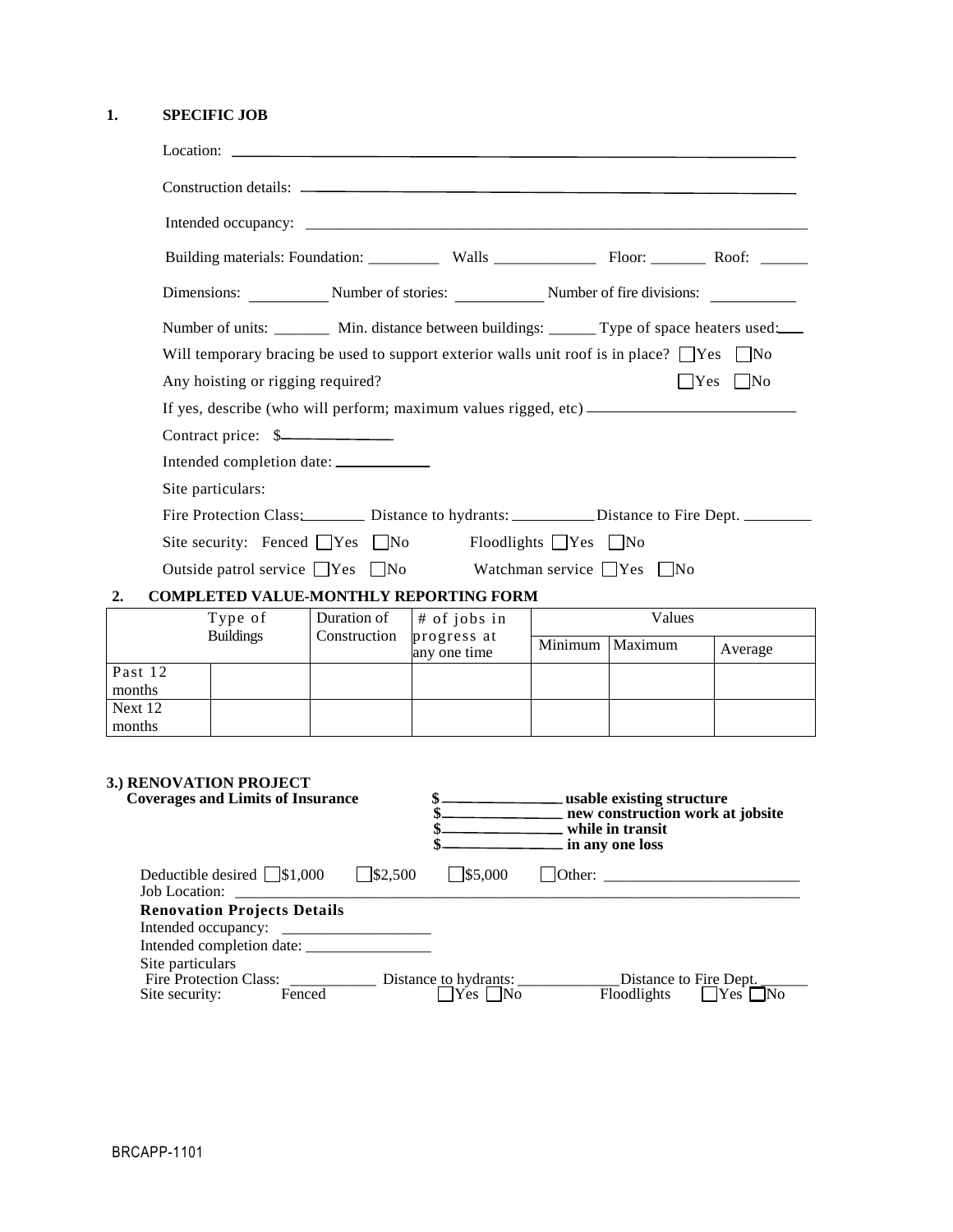|                                            |                                                                                    | Outside patrol service □ Yes □ No Watchman service                    | $\Box$ Yes $\Box$ No |
|--------------------------------------------|------------------------------------------------------------------------------------|-----------------------------------------------------------------------|----------------------|
| <b>Existing Building</b>                   |                                                                                    |                                                                       |                      |
|                                            |                                                                                    |                                                                       |                      |
|                                            |                                                                                    |                                                                       |                      |
|                                            |                                                                                    |                                                                       |                      |
|                                            |                                                                                    |                                                                       |                      |
| Any structural alterations?                |                                                                                    |                                                                       | $\Box$ Yes $\Box$ No |
|                                            |                                                                                    | Exterior walls: ________ % removed Building Framework: ____ % removed | Other:               |
|                                            |                                                                                    |                                                                       |                      |
|                                            |                                                                                    |                                                                       |                      |
|                                            |                                                                                    |                                                                       |                      |
| <b>Building Valuation</b>                  |                                                                                    |                                                                       |                      |
|                                            | If coverage is desired on existing building:                                       |                                                                       |                      |
|                                            |                                                                                    |                                                                       |                      |
|                                            |                                                                                    |                                                                       |                      |
|                                            |                                                                                    |                                                                       | $\frac{1}{2}$        |
|                                            |                                                                                    |                                                                       | $\frac{1}{2}$        |
|                                            |                                                                                    |                                                                       |                      |
|                                            | Estimated cost to rebuild the portion to be used in the project with like material |                                                                       |                      |
|                                            |                                                                                    |                                                                       |                      |
|                                            |                                                                                    |                                                                       |                      |
| New work to be done in renovation project: |                                                                                    |                                                                       |                      |
|                                            |                                                                                    |                                                                       |                      |
|                                            |                                                                                    |                                                                       |                      |
|                                            |                                                                                    |                                                                       |                      |
|                                            | TOTAL NEW CONSTRUCTION WORK SPLIT BY PHASE:                                        |                                                                       |                      |
|                                            |                                                                                    |                                                                       |                      |
|                                            |                                                                                    |                                                                       |                      |
| <b>E. ADDITIONAL INTERESTS</b>             |                                                                                    |                                                                       |                      |
| 1.                                         |                                                                                    |                                                                       |                      |
|                                            |                                                                                    |                                                                       |                      |
|                                            |                                                                                    |                                                                       |                      |
|                                            |                                                                                    |                                                                       |                      |

| C<br><u>L.</u> | Name:     |  |
|----------------|-----------|--|
|                | Address:  |  |
|                | Interest: |  |
|                |           |  |

| ∼<br>J. |  |
|---------|--|
|         |  |
|         |  |
|         |  |